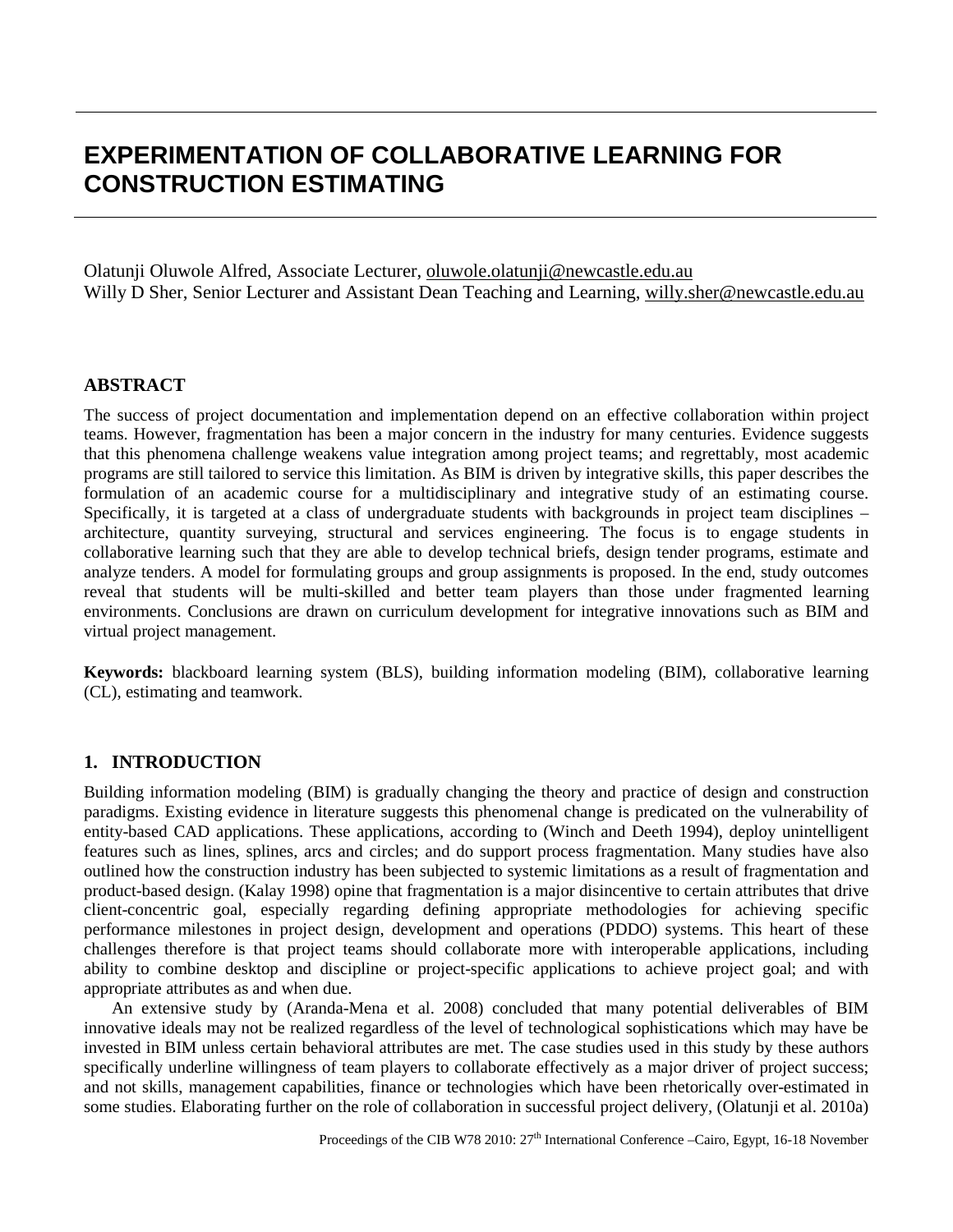argued that collaboration is an essential component of behavioral framework in BIM which has not been given adequate attention in literature in consonance with building capacity to enhance process re-engineering in the industry, especially in terms of skill and technology, towards effective deployment of BIM. Although, other studies also identified collaboration as a success factor in BIM, however this is only limited to macro level of project implementation and some limited aspects of design theories (Gül et al. 2008). Meanwhile, applicability of BIM as a tool is not limited to design, but rather include simulation, construction and operational life of constructed facilities (Ballesty et al. 2007; Heesom and Mahdjoubi 2004). It is therefore expedient to definitively explore how this could be implemented in controlled multi-disciplinary learning environments where extensive matrix of study scenarios are involved e.g. multiple mode of learning, difference in disciplinary background of students, course design and different types of degree and divergent learning outcomes, and so on.

Interestingly, like the conventional construction industry where fragmentation is a major issue, pedagogical support for generating innovative skills through integrative learning is still problematic. This is because most teaching curricula in this subject are not constantly updated to keep pace with changes in the industry, or at best may, cannot represent everyday innovative practices that are based on common industry challenges. Apparently, the most vitally important achievement of studies in this direction has been on improving interactivity between students and teachers and, triggering teamwork amongst student to achieve specific learning outcomes (Gül et al. 2008). (Williams et al. 2004) have identified the limitations of normative assessment of group work assessment. These were hinged on students' divergent commitments and priorities, and limitations in strategic methodologies for designing and delivering online multi-disciplinary courses, especially those that involve undergraduate students with potential relevance in handling BIM implementation in the future. This paper proposes a collaborative learning model of a particular estimating course via mixed mode teaching delivery system for a fairly large number of students with backgrounds in engineering, architecture and construction management disciplines.

## **2. COLLABORATIVE LEARNING**

Teamwork and collaboration are constantly used in construction literature as though both are synonymous. In many cases both have been used to convey relativity in the interaction between actors in a group to deliver specific project outcome. However, (Baiden et al. 2003) argued that teamwork is not exactly the same as collaboration. According to Cambridge Online Dictionary [\(www.dictionary.combridge.org\)](http://www.dictionary.combridge.org/), teamwork is interpreted as *'when a group of people work well together'*. Conceptualizing this in construction perspective, (Ingram et al. 1997) argued that teamwork could extend to meaning a group of people that work well together to achieve a common interest. Meanwhile, project teams are vulnerable to different types and levels of biases. Past studies have shown that ethical issues, inadequacies in the integration of disciplinary values and noninteroperability of data exchange platforms are potential distractions that trigger fuzzy risks amongst competing interests. For instance, a project team may decide to target a common interest which may not prioritize clients' expectations or maybe in the end sabotage project goal. Some indices of project failure arising from the vulnerabilities of conventional dynamics of teamwork are detailed in (Office of Government Commerce (UK) 2005). This perspective also agrees with (Kometa et al. 1995) where the authors clearly concluded that construction clients are in better positions to drive their project goals as there may not be an end to project teams' vulnerability in project delivery processes unless clients are involved right from the beginning to the end of the project.

 On the other hand, Cambridge Online Dictionary defines collaboration as *"when two or more people work together to create or achieve the same thing* {project goal}*"*. The hallmark of collaboration in BIM environment is that players are willing and committed to contributing information to project repositories and to adopt appropriate strategies to drive project conceptualizations in line with project goals at all time. This include ability to adapt to and use data in forms that are useable to other players in the team and can extend information in its simplest forms to all levels of users. (Sher et al. 2009) have identified this as part of the vitally important skills that are required to drive project success as the industry heads towards deploying innovations of virtual reality in project development processes.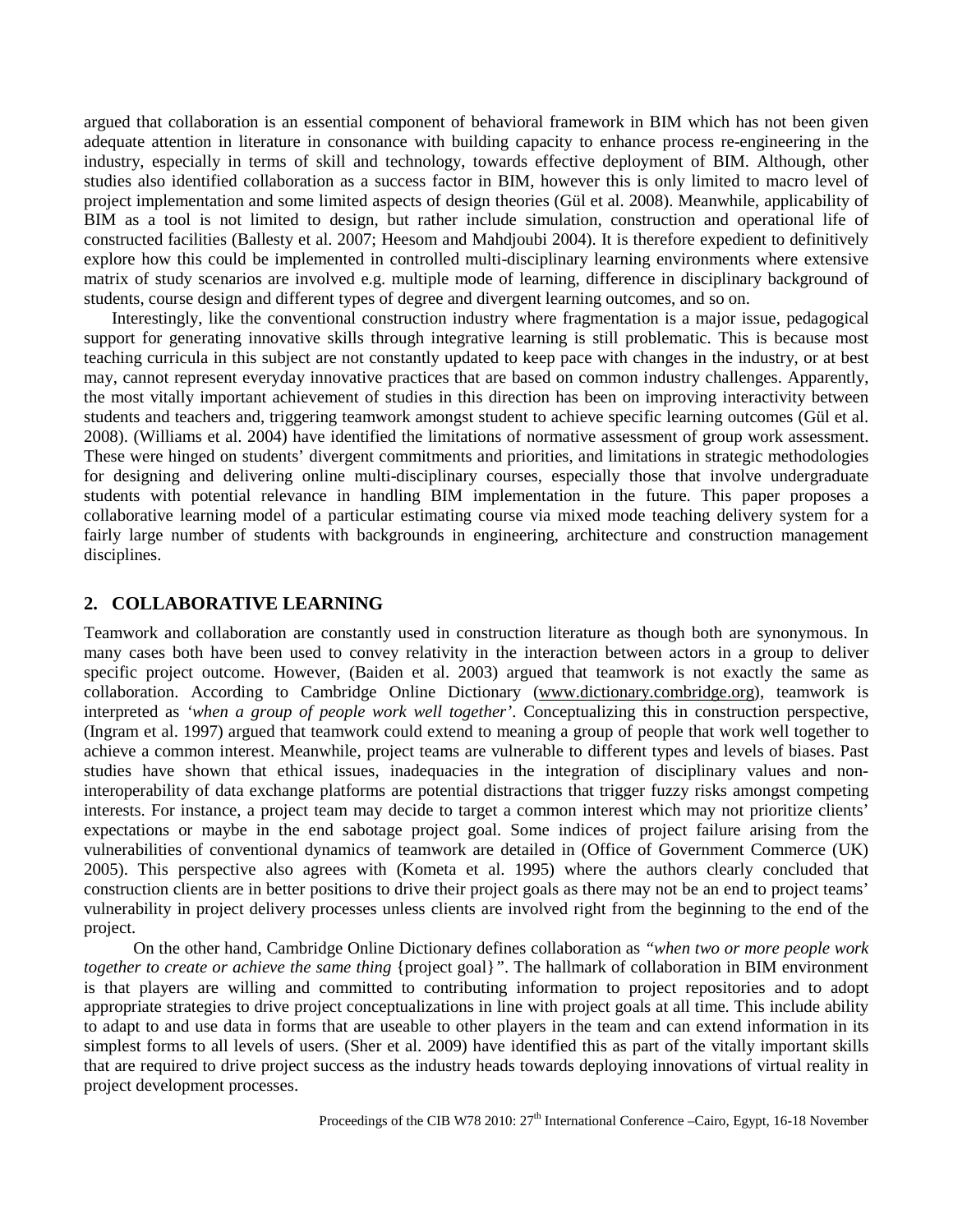Therefore, there are marked differences between teamwork and collaboration in virtual world which must be reflected in teaching and learning for BIM to achieve its goal through teaching. For instance, i n teamwork, fragmentation compromises achieving project goal whereas collaboration is not an option for negotiation as all players are fully integrated. Additionally, as teamwork is behavior-based, the emphasis of collaboration is not limited to tools for product development environments and system dynamics other than assigning responsibilities and motivating or incentivizing teams to work together. Rather, collaboration entails the combined deployment of goal-concentric behaviors, appropriate tools and platforms for integration, interactive environment for managing development processes.

Although, most pedagogical structures are fragmented while BIM teaches integration, teamwork is not new to teaching and research theories in construction education. According to (James et al. 2002), group learning has served the education industry in stimulating specific generic skills sought for by employers, as well as improve students' interaction and overhaul the quality of study outcomes. (Schmidt 1983) outline this as a vitally significant attribute of problem-based learning for would-be professionals. Some of the benefits of group learning include:

- i. Exposure to, and understanding of, team dynamics and leadership skills.
- ii. Improvement in players' cognitive and analytic skills through objective interaction, peer-evaluation and openness to resources from other members of the team.
- iii. Possibility of understanding the benefits of conflicts, as well as how to endure, manage and resolve critical thinking, criticism and compromise.
- iv. Ability to develop methodologies for managing flexibility in learning outcomes.
- v. Focus on group's common goal, and possibility of incentivizing self-esteem when study requirements have been met.

The procedure for setting up effective study groups have been nominated in many studies. (Davis 1993) suggests that study groups should be small, structured to accommodate adaptive roles and focus on specific assignment goals. Another role of the teacher is to provide clearly defined aim of each group and the roles of each players in the team. Most effective study groups will have:

- a) An organizer: a character who facilitates group convergence, discussion triggers, discussion schedules and keep group interaction on focus
- b) A plant: a self motivated character with exceptional skills to service group activities with information in relation to critical evaluation of assessment requirements.
- c) Record keeper: someone to keep records, collate and report summary of group activities, action plans and logs
- d) Investigator: someone to explore the activities of other competing groups, help the group to gather any required information from specific sources and execute other assignments that may be given.
- e) Moderator: liaison with assessor or tutor and a regulator of group activities

## **3. INTEGRATED COURSE DELIVERY: BLACKBOARD LEARNING SYSTEM**

Online course delivery system (OCDS) is popular in many countries. In Australia, blackboard learning system (BLS) is used in many Universities for mixed-mode delivery of courses. Its aims include to reach specific target participants without geographical limitations and allow study participants with commitments other than full time learning to have flexible access to educational resources. One of its major attributes therefore is the provision of platforms for interaction between mature students – those with a range of industry experience, and first-hand learners who have got limited practical exposure on issues being raised in the subject. An example of course design for collaborative learning on BLS has been demonstrated in (Sher 2004). The study focuses on peer assessment of students on design and construction of a reinforced concrete lintel as the main assessment item of an integrated learning course. In an integrated learning course, students often come from different discipline backgrounds like engineering, construction management and architecture. There has been many cases where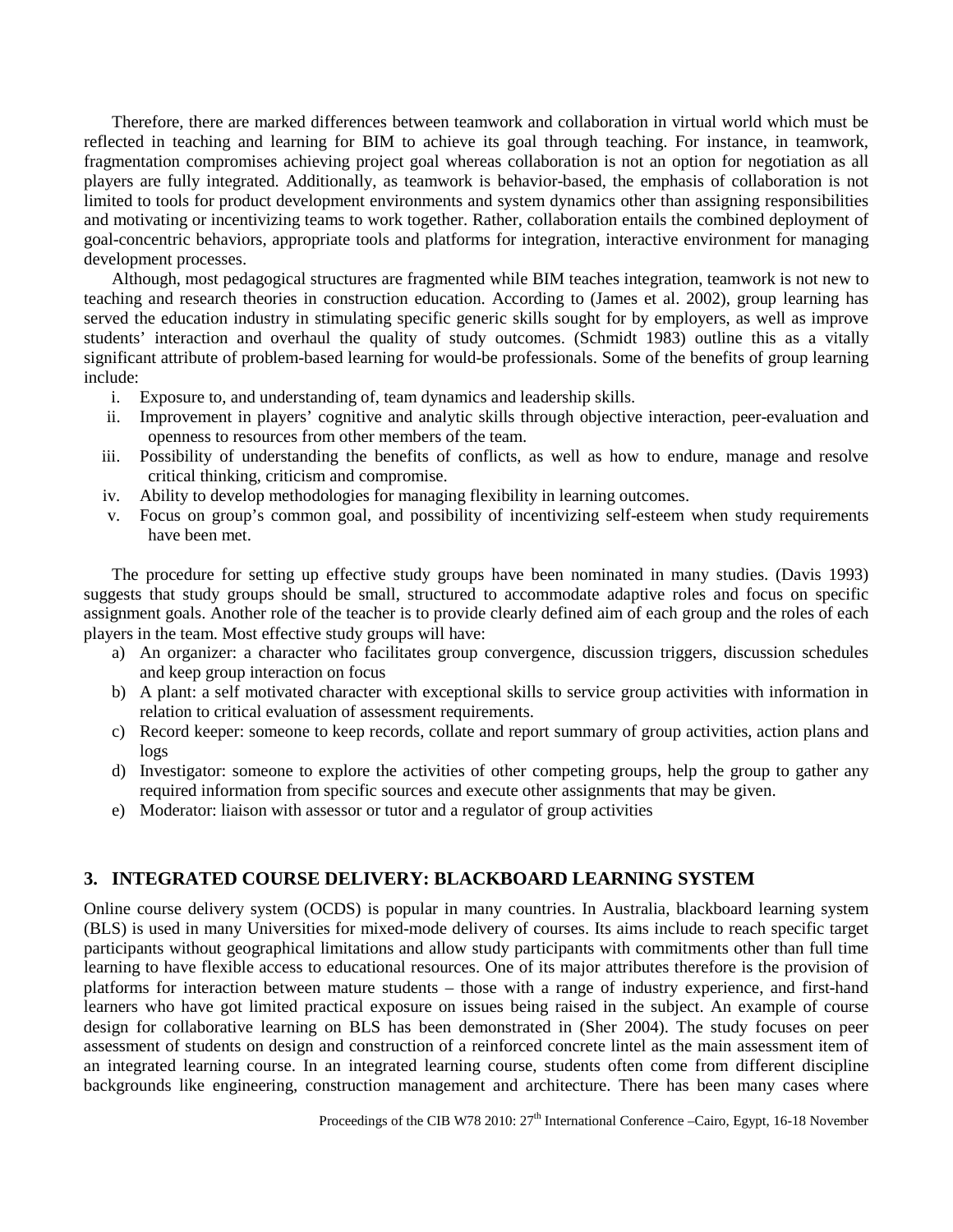exchange students from other universities from different parts of the world have taken part in this program. Some of the benefits and attributes of BLS can therefore be summarized as:

- **Online enrolment:** students are enrolled into the course once specific requirements have been met. Identities such as the number of courses a student is enrolled in, age, sex, background are kept mainly for administrative purposes. Once enrolled, course participants (course coordinator, tutor(s), observers and students) can communicate and access course resources once BLS is made available to them.
- **Discussion forums:** BLS allows course handlers to create online discussion forums both for groups and for the entire class. In many cases, discussion triggers, such as specific project scenarios, could be introduced to course participants for debates several times before the end of the study term. Interactions between participants can be monitored both from posts made by each contributor to the discussion forum and through captured data on course participants' access to the BLS. One major advantage of this attribute is that students can create question threads, asks specific course-related questions, respond to questions from others, upload files, share personal opinion/experience and benefit from others'.
- **Lectopia:** There are repositories in BLS where weekly lectures and tutorials are kept and students are at liberty to revisit or repeat class discussions at their convenience. Audio-visuals and presentation resources are can be viewed, downloaded and quoted many times until class participant's access to the BLS expires or has been revoked.
- **Online tests:** Many forms of tests can be conducted on BLS including multiple choice, open ended, mathematical, essay, quiz bowls, random blocks, randomized assessment from a pool of questions among others. Tests can be marked automatically and students can received both their marks and feedbacks once a specific test has been completed.
- **Turnitin originality index:** Major assessment items can be made to conform to more structured formats than online tests. This is because they carry more assessment weightings. The purpose of the mechanism is to allow students to submit their assignments online. This can be in multiple files formats and applications. They may also be without file size restrictions unlike e-mails and similar communication systems. When students submit their assignments, texts in submitted files are compared automatically with several forms of existing materials on the internet including past submission either by the same student or others' within and outside the school, websites, journal articles, posters, magazines, online blogs, conference materials, advertorials and other forms of academic or technical materials. An index on originality is then issued to show similarities between the new submission and other materials that already existed.
- **Peer assessment:** Through interactive learning, students within a group can assess the contributions of one another, and extend same to the course handlers. Although, may not be free from limitations, students may derive more satisfaction and confidence when they are involved in self or peer assessment once marking rubrics have been provided as guides.
- **Reflective journal:** This is described by (Blaise et al. 2004) as a new order of learning in the 21<sup>st</sup> century where students can exhibit and improve on critical refection on self knowledge and several trigger readings. Blogs can be created on BLS to enable students review rationales in trigger readings they are provided with, compare their opinions with others' perspectives, relate a reading to another reading, and to specific learning objectives and study outcomes. It is also necessary to do same for immediate and remote impact of such readings on their learning career. Reflective journal is not a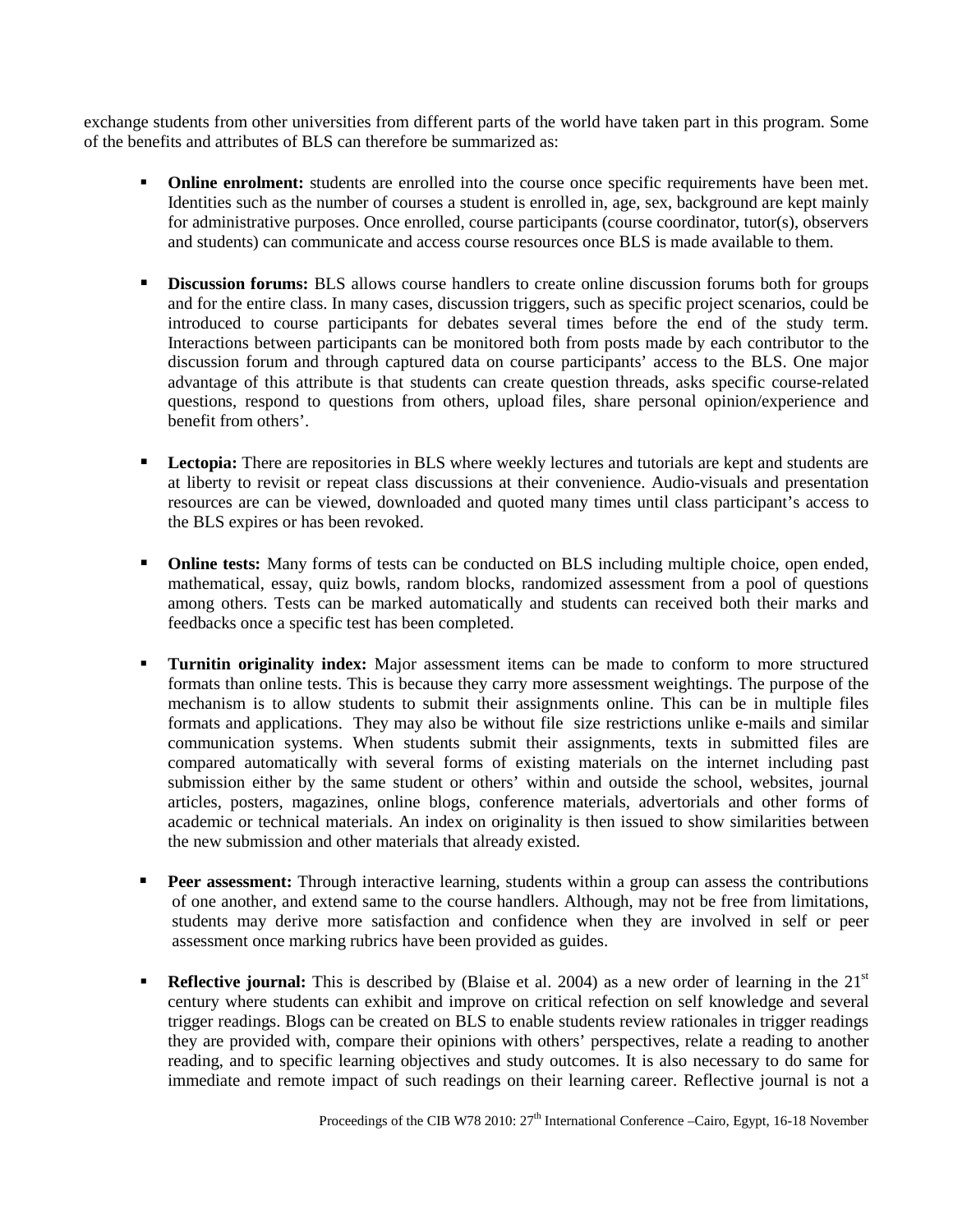substitute to actual teaching, rather an opportunity for students to acquire additional information on a subject being covered and subject same to critical analysis.

### **4. DESIGNING A COLLABORATIVE COURSE ON BIM ESTIMATING ON BLS**

Course design starts with the identification of scope of study as stipulated in standardized synopsis of a program. It involves defining the expected learning outcomes and setting-up effective assessment methods for all assignment items. To avoid ambiguity, a guide on designing a course and the principles of assessment are listed in (Astin et al. 1996). Although, this may vary from institution to institution, Figure 1 below outlines some of the variables of collaborative course design that can work with BIM estimating. The bottom line is that for the industry to generate the next generation of industry practitioners who will be able to apply BIM concepts, both the design and theory industries need to encourage tactical and strategic development and application of collaborative skills. Interestingly, BLS as a tool, and of course most university regulations, encourages integrative learning which involves different learning matrices e.g. distance education, on-campus education, online learning system, problem-based and adaptive learning structures, multi-disciplinary students' background and class composition, and reflective learning system. Therefore, the following steps is relevant in creating a course on collaborative learning towards cost estimation of BIM projects:

- (A) **Learning outcomes:** At the end of the term, students should be able to (i) articulate clients requirement in a project (ii) understand ethical concerns in estimating and tendering (iii) recommend and have confidence in managing a tender process, and; (iv) develop an effective estimate for a building project
	- 1. Introduce students to the nature of clients' requirements Necessarily, this could be ambiguous, complex, infeasible, but students should be required to focus on functionality of project components, quality, cost, time and limited health and safety risks.
	- 2. Discuss project development processes The scope of this learning aim could be limited to from feasibility to tendering and contract documentation. Students will particularly show interest in what BIM potentially offers which are different from what fragmented attributes can offer e.g. visualization, simulation, auto-quantification, robust data underlying design components and so on.
	- 3. Students also need to know different forms of tender and the applications of electronic documents management systems (EDMSs), including e-tendering and offering of quantified drawings directly to contractors.
	- 4. Ditto factors that affect costs complexity, project risks, labor and material requirements, speed of execution etc; sources of costs data - industry databases, market surveys, manufacturers' catalogues, marketing portfolios of companies etc; compilation of cost items that form pricing elements of a bid – materials, labor, plant, profit and overheads; and cost interaction with time.
	- 5. Also important is the conceptualization of project costing methods cost planning (e.g. elemental and comparative), schedule of prices, costs modeling and bid validity, negotiation and finalization
	- 6. Articulate major items of tender documentation call for/and invitation to tender, form of tender, drawings, specifications, condition of contract, Bill of Quantities, Schedule of Prices etc
	- 7. Introduce students to ethical concerns/expectations in tendering across discipline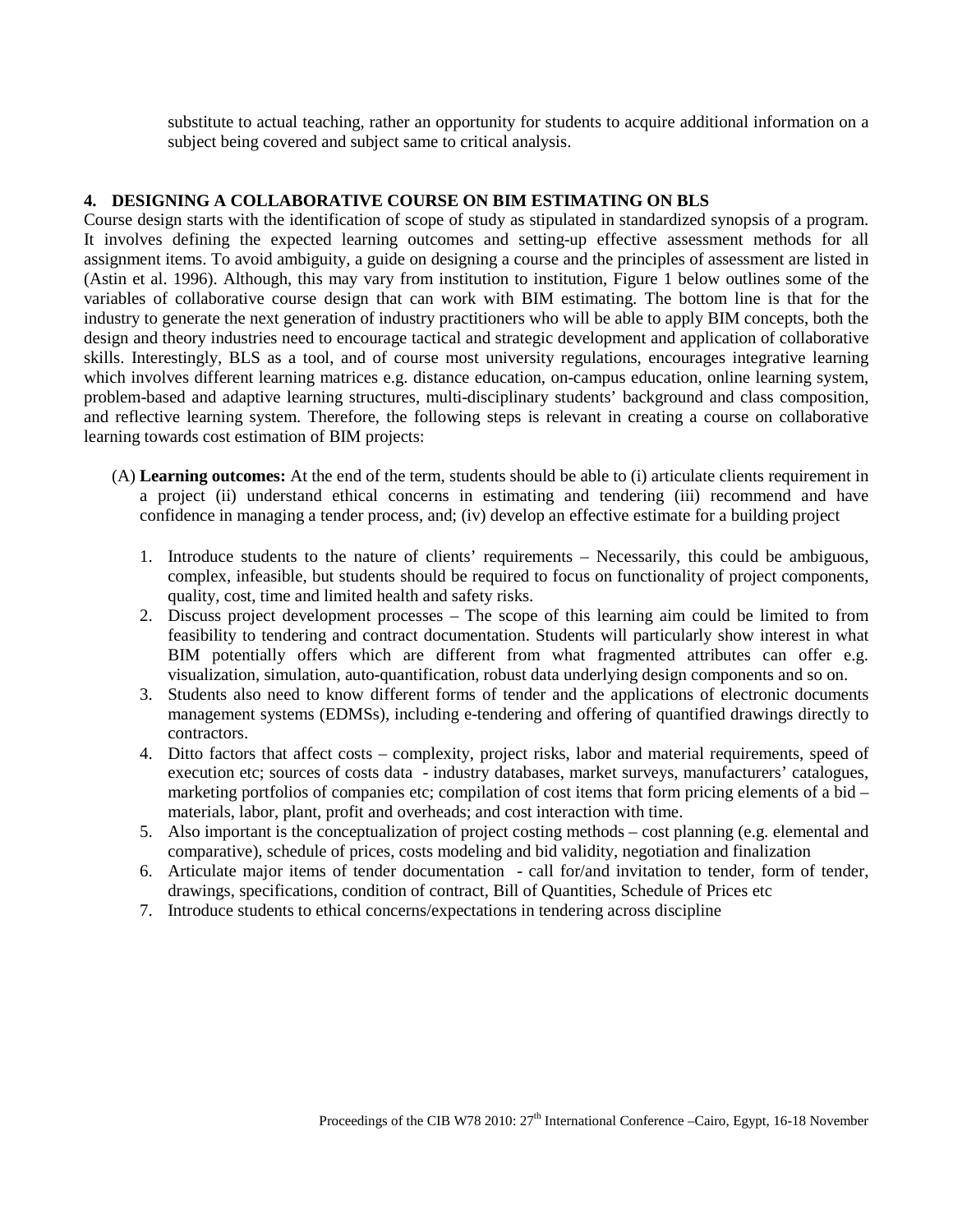

**Figure 1:** collaborative course design model for BIM estimating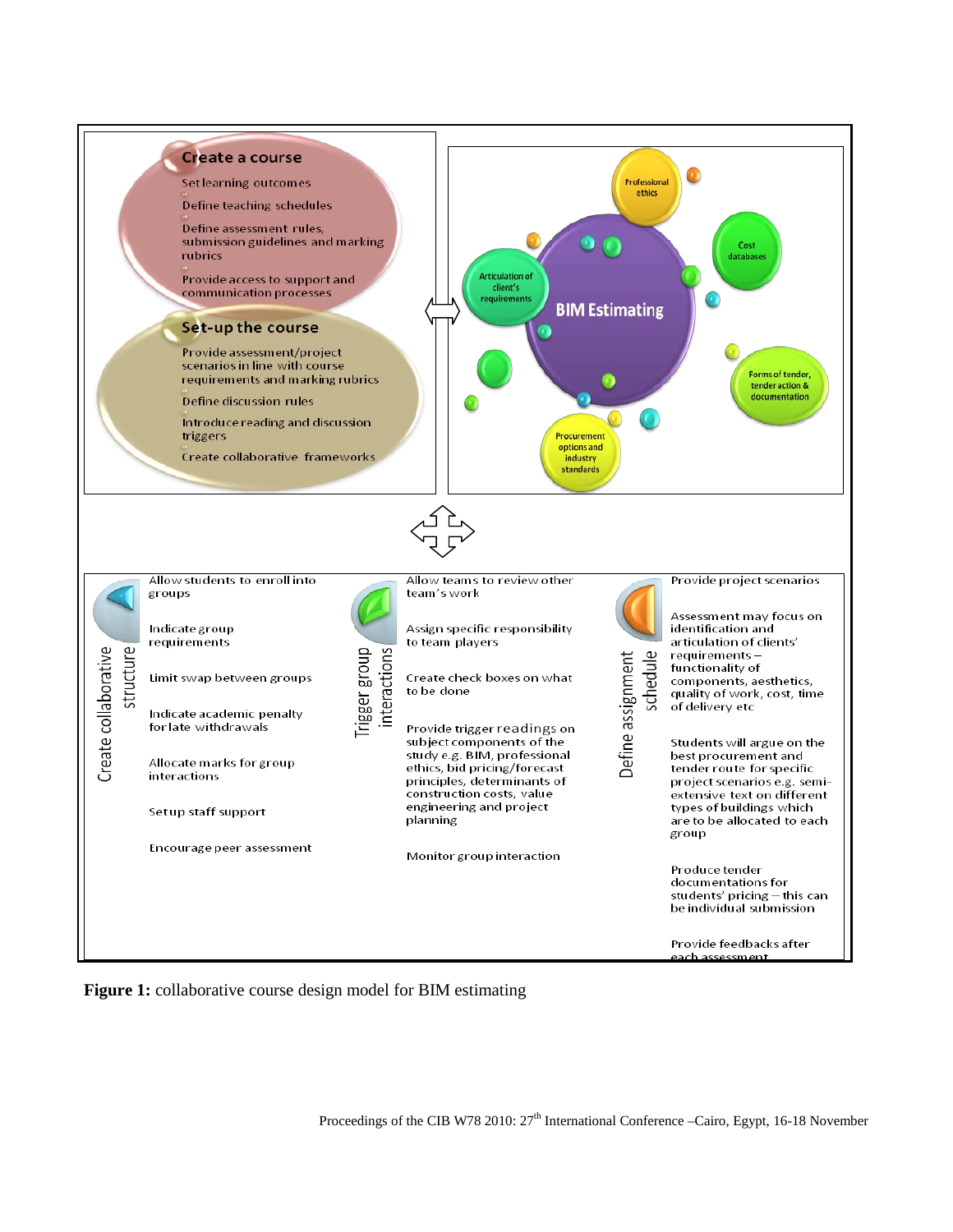- (B) **Assessments:** This could be multiple multiple choice, report writing, reflective journal and tender pricing
	- 8. With a maximum of 5 members in a group and project scenarios on different projects spread between groups, students will be able to reflect upon available facts and determine (a) what the clients requirements are (b) identify ethical concerns (c) the best tendering procedures for the project (d) how to assess project risks and contractors capability (e) determine the best cost for the project.
	- 9. Items (a) (c) can be assessed as the focus of collaborative learning between the students, while items (d) and (e) can submitted individually.
	- 10. Reflective journal can be targeted at ethical issues innovative tendering processes.
- (C) **Feedback:** After each assessment, feedback is necessary for each student or group according to course requirements and as detailed in marking rubrics for the course.
- (D) **Progress Monitoring:** There are tools on BLS that report students' participation. Students' participation could be in different ways: while some students would only want to understand assessment requirements for the course and get their head around this at the beginning of the learning period, some have other commitments that make then unavailable for most of the time. As such they would visit the course website few times throughout the duration of the program – this may be to download course materials once before assessment is due, submit assessment and check result. Apart from these groups, there are students who would show interest in following the course through from the start to the end, including making contributions to their group and other course discussion. Although, could be difficult, some of the challenges the course design must address is to adopt appropriate methods for stimulating students' engagement regardless of their commitments and biases.
- (E) **Addressing problems:** Many problems may arise during collaborative learning in mixed-mode course delivery. Some students within the group may withdraw before the end of the course thereby increasing pressure on other group members to deliver the learning outcomes with insufficient members. In most cases, it is not just the number of students in the group that matters but the role any withdrawee may be playing in the group and the impact that may have on the final outcome of the group. To address this, the course designer has to define functionality threshold for a group in relation to specific tasks of the group. And, when the number of students in a group drops below the threshold, other members of the group are allowed to join other groups, report what they have done in their previous group(s) and their contributions to the achievement of the new group. There could be a limitation and strict conditions on group swaps. Additionally, there could be problems with data being contributed by some member of the group. This could be in terms of quality, accuracy, relevance, originality and pattern of presentation. One way to address this is for course handlers to monitor and support group activities. Groups can also gain supports by reporting their challenges on discussing forums where others can contribute and help them out.
- (F) **Understanding trade-offs between teamwork in conventional course design and collaborative learning with specific focus on BIM:** Conventional courses on estimating are designed in the different ways; but most importantly to engage students' standalone capabilities. An example of a well outlined training and teaching design has been articulated by (Scott 1980). This often including testing students' critical thinking on construction processes and challenges, numerical skills on manipulating design data and strong communication skills to carry client and other professionals along. However, most findings in recent estimating research have underlined the need for objectivity in estimating processes. This is because, in practice, estimators have to relate with others; not just colleague estimators but with other professionals and people with different degree of experience and forms of training. Moreover, while most past estimating courses emphasize quantity measurement and business concerns on estimating protocols,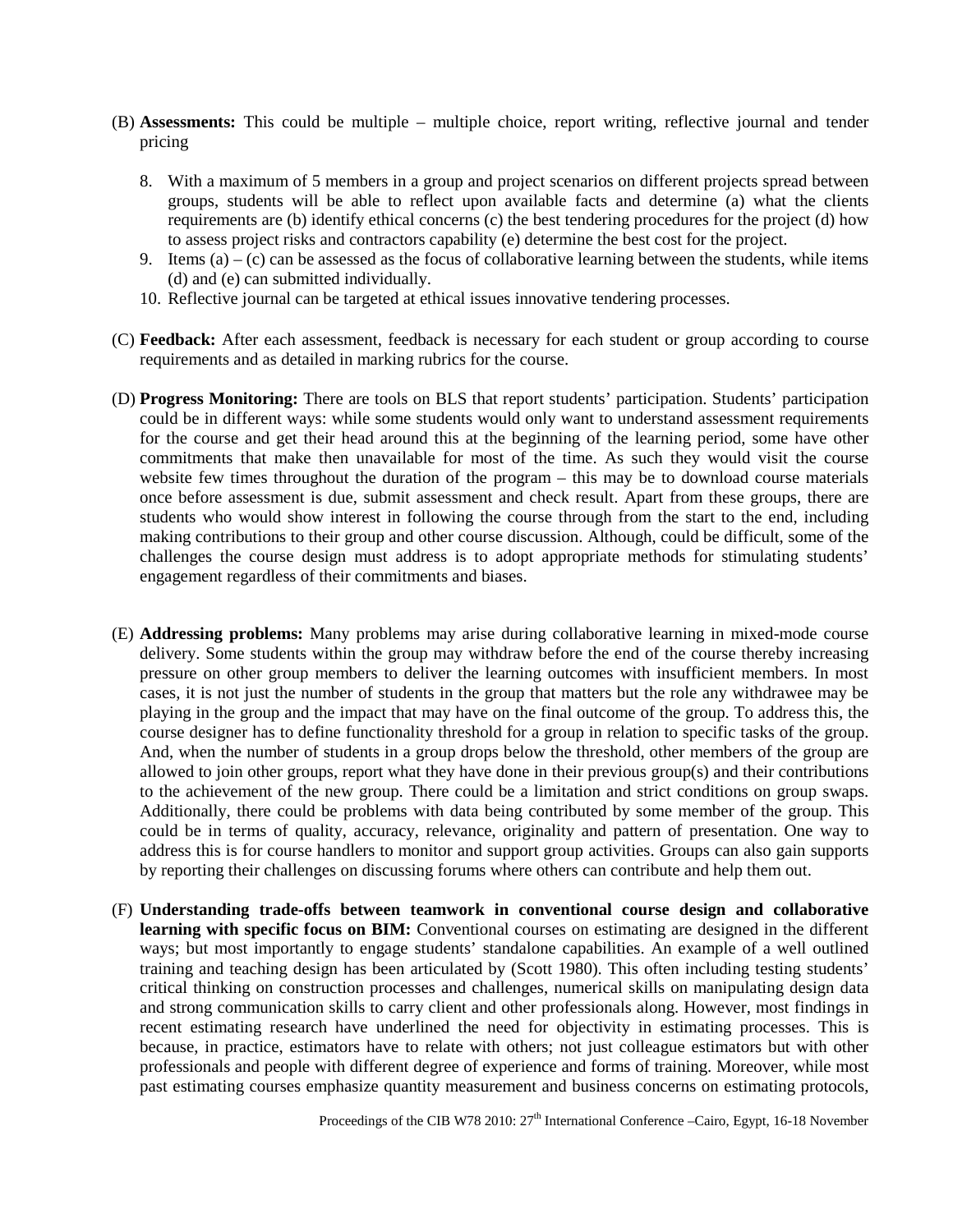some recent studies have shown that dynamic situation in construction processes may render standalone estimators redundant (Olatunji et al. 2010b). The idea of collaborative learning therefore is to stimulate interaction between students and allow them to share data and study interests, and in the process identify good opportunities where their studies can be applied.

## **5. CONCLUSION**

The design and construction industries have witnessed several innovative changes recently. Some of these changes have been identified and recommended for integration into curriculums in (Kajewski et al. 2002). However, these changes have not remained static either; this is because after this report, the industry is being challenged by BIM adoption, especially how to effectively generate skills that might service potential changes that BIM may trigger. This paper has identified collaborative learning as one of the best ways to go in implementing changes in teaching curriculums in favor of BIM. Specifically, a mixed-mode problem-based learning model have been outlined with step-by-step guide on designing an interactive course for BIM estimation. The model requires students from different discipline backgrounds and experiences to work together in teams through BLS facilities and fulfill an undergraduate course requirement on Estimating and Tendering. In the end, collaboration within and across team will stimulate a better chance of integration between students and will generate clearer direction for future steps for students - this is what fragmented learning environments have grappled to achieve in over decades (Blaise et al. 2004).

#### **REFERENCES**

- Aranda-Mena, G., Succar, B., Chevez, A., and John, C. (2008). "BIM National guidelines and case studies." Cooperative Research Centres (CRC) for Construction Innovation (2007-02-EP), Melbourne, Australia.
- Astin, A. W., Banta, T. W., Cross, K. P., El-Khawas, E., Ewell, P. T., Hutchings, P., Marchese, T. J., McClenney, K. M., Mentkowski, M., Miller, M. A., Moran, E. T., and Wright, B. D. (1996). "9 Principles of Good Practice for Assessing Student Learning." [<http://ultibase.rmit.edu.au/Articles/june97/ameri1.htm#AAHE>](http://ultibase.rmit.edu.au/Articles/june97/ameri1.htm#AAHE) (21st June 2010).
- Baiden, B. K., Price, A. D. F., and Dainty, A. R. J. (2003). "Looking beyond processes: human factors in team integration." *19th Annual ARCOM Conference*, Association of Researchers in Construction Management, University of Brighton, 233-242.
- Ballesty, S., Mitchell, J., Drogemuller, R., Schevers, H., Linning, C., Singh, G., and Marchant, D. (2007). "Adopting BIM for Facilities Management: Solutions for managing the Sydney Opera House." Cooperative Research Centre (CRC) for Construction Innovation, Brisbane, Australia.
- Blaise, M., Dole, S., Latham, G., Malone, K., Faulkner, J., and Lang, J. (2004). "Rethinking Reflective Journals in Teacher Education." In: *International Education Research Conference Melbourne Nov 29 - Dec 2, 2004*, P. L. Jeffery, ed., Australian Association for Research in Education (AARE) Melboure, Australia.
- Davis, B. G. (1993). *Tools for Teaching* Jossey-Bass, San Francisco.
- Gül, L. F., Gu, N., and Williams, A. (2008). "Virtual worlds as a constructivist learning platform: evaluations of 3D virtual worlds on design teaching and learning " *Journal of Information Technology in construction*, 13, 578-593.
- Heesom, D., and Mahdjoubi, L. (2004). "Trends of 4D CAD applications for construction planning." *Construction Management and Economics*, 22, 171-182.
- Ingram, H., Teare, R., Scheuing, E., and Armistead, C. (1997). " A system model of effective teamwork." *TQM Magazine*, 9(2), 118-127.
- James, R., McInnis, C., and Devlin, M. (2002). "Assessing group work " *Assessing Learning in Australian Universities* Centre for the study of higher education, University of Melbourne, Melbourne [http://www.cshe.unimelb.edu.au/assessinglearning/docs/Group.pdf,](http://www.cshe.unimelb.edu.au/assessinglearning/docs/Group.pdf) retrieved 21st June 2010.
- Kajewski, S. L., Mohamed, S., Tilley, P., Crawford, J., Chen, S.-E., Lenard, D., Brewer, G., Gameson, R., Kolomy, R., Martins, R., Sher, W., Weippert, A., Caldwell, G., and Haug, M. (2002). "A Brief Synopsis